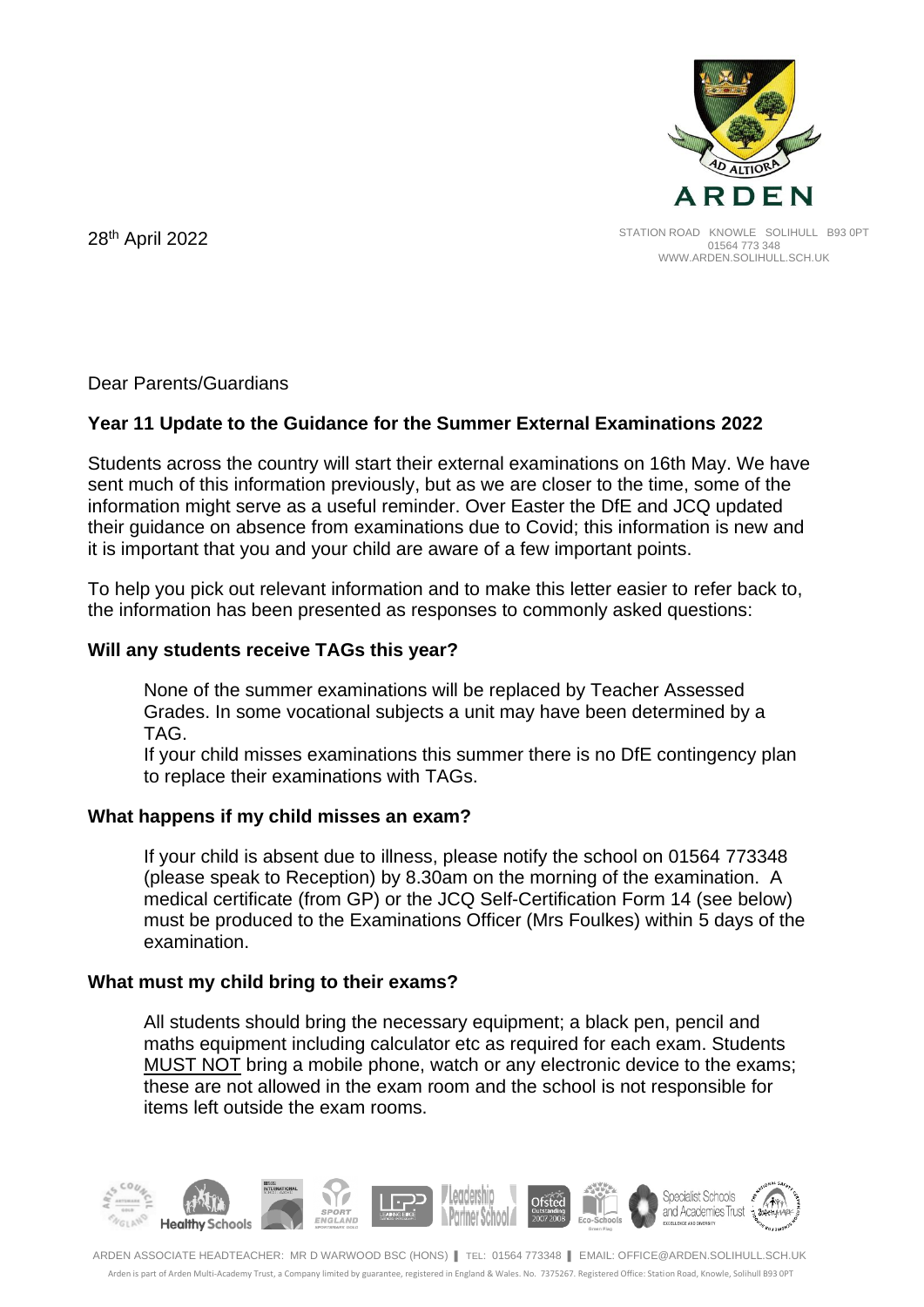**The answers to the questions above and other similar questions can be found in the attached 'Examination Information Booklet for Year 11 Students'. It is also published on the school website:** 

<https://www.arden.solihull.sch.uk/information/examination-information/>

This was issued earlier this year, so you may have already read this.

## **What should I do if my child has Covid or tests positive for Covid on the day of an exam?**

It is important that all parents read Appendix 1 of this JCQ document if their child has Covid when they are taking external examinations.

[https://www.jcq.org.uk/wp-content/uploads/2022/04/A-guide-to-the-special](https://www.jcq.org.uk/wp-content/uploads/2022/04/A-guide-to-the-special-consideration-process-202122-%E2%80%93-General-and-Vocational-qualifications-Updated-8-April-2022.pdf)[consideration-process-202122-%E2%80%93-General-and-Vocational](https://www.jcq.org.uk/wp-content/uploads/2022/04/A-guide-to-the-special-consideration-process-202122-%E2%80%93-General-and-Vocational-qualifications-Updated-8-April-2022.pdf)[qualifications-Updated-8-April-2022.pdf](https://www.jcq.org.uk/wp-content/uploads/2022/04/A-guide-to-the-special-consideration-process-202122-%E2%80%93-General-and-Vocational-qualifications-Updated-8-April-2022.pdf)

In summary, the following facts are important to note:

- The DfE no longer recommends that children are tested for Covid, unless told to do so by a health professional
- If your child has mild 'cold' symptoms, such as a runny nose or slightly sore throat, the guidance is that they should attend the examination
- If your child is unwell and has a high temperature / persistent cough they should remain at home and return to school when they feel better and they no longer have a high temperature
- The quidance states there is no need for any child to isolate if a family member has Covid
- If a student misses an examination due to Covid we will ask parents and student to complete page 2 of JCQ Form 14 to self-certify. This form must be signed and returned to the Examination Officer within 5 days of the exam. No other evidence will be required, this form is on the school website: [https://www.arden.solihull.sch.uk/information/examination](https://www.arden.solihull.sch.uk/information/examination-information/)[information/](https://www.arden.solihull.sch.uk/information/examination-information/)
- If a student misses an examination for an acceptable reason the school will also apply to the exam board so a grade can be awarded, based on the examinations that they do sit.
- All examinations for the same subject are spaced 10 days apart. This means that is one of the exam papers is missed for a particular subject a grade can be calculated based on the other components (exam papers)
- If no papers are completed for a particular subject a grade cannot be awarded
- If the school suspects that the child is not ill or has submitted false information to justify missing an examination, the school is obliged to carry out a malpractice investigation on behalf of the exam board. The severest